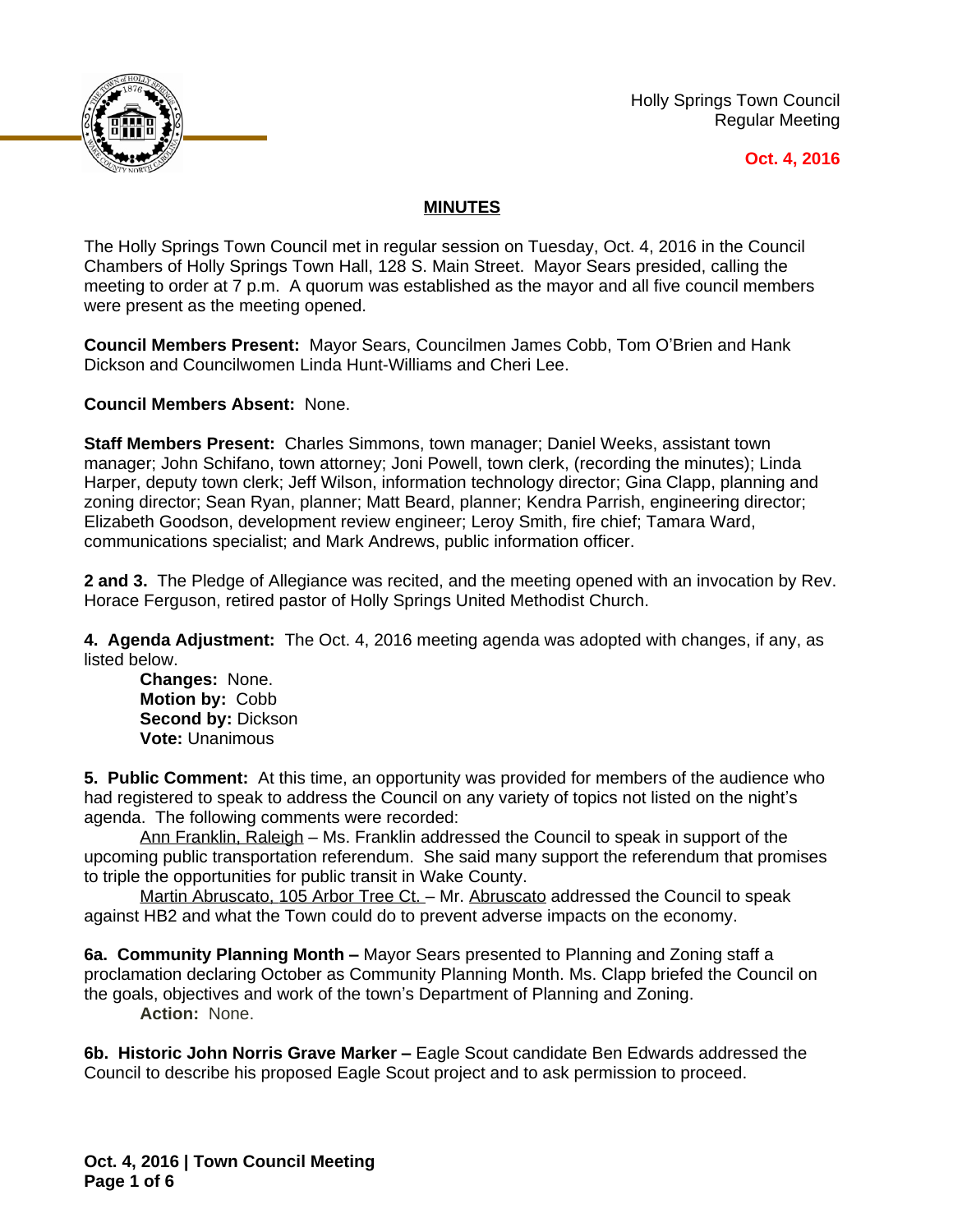Ben, a member of Boy Scout Troop 413 that meets in Holly Springs, plans to relocate a grave marker located in the right of way of Avent Ferry Road to a protected area outside of the road right of way. The marker was erected mid-century by the Daughters of the American Revolution (DAR) in memory of Revolutionary War solder John Norris, an early Holly Springs area colonial settler. Mr. Norris is actually buried several feet off of Avent Ferry Road in a wooded area on private property, but the marker was placed on the roadside back in the day when Avent Ferry Road would never likely be widened. Now, Avent Ferry Road will very likely be widened, and the historic marker will be lost if it is not moved.

Ben explained to the Town Council what all his plans to protect the marker involve. Following, he asks that the Town Council approve a motion to give him permission to proceed. He already has gained the permission of the DAR.

**Action:** The Council approved a motion to give permission to Boy Scout Ben Edwards of Troop 413 to relocate the historical grave marker for John Norris that was erected on the side of Avent Ferry Road by the Daughters of the American Revolution.

**Motion by:** O'Brien **Second by:** Williams **Vote:** Unanimous

**7. Consent Agenda:** The Council approved a motion to approve all items on the Consent Agenda. The motion carried following a motion by Councilman Cobb, a second by Councilman Dickson and a unanimous vote. The following actions were affected:

7a. Minutes – The Council approved the minutes of the Council's regular meeting held Sept. 20, 2016.

7b. Resolution 16-33 – The Council adopted Resolution 16-33 to appoint the town finance director as the debt setoff hearing officer**.** *A copy of Resolution 16-33 is attached to these minutes.*

7c. Ordinance A96-09.1 Amendment - The Council adopted Ordinance A96-09.1 amending ordinance A96-09 by correcting a typo in the legal description of an annexation ordinance adopted in 1996. *A copy of Annexation Ordinance A96-09.1 is attached to these minutes.*

7d. Resolution 16-34 - The Council adopted Resolution 16-34 authorizing signatures for Four Oaks Bank & Trust accounts.*A copy of Resolution 16-34 is attached to these minutes.*

7e. Police Department Software – The Council approved to enter an amended contract with Sungard Public Sector for police department software solution.

**8a. 10-DP-06-A02, Rex Healthcare** – Mr. Ryan said the Town has received a request for an amendment to the previously-approved Rex Healthcare Facility located at the intersection of Avent Ferry Road and G.B. Alford Highway. The original plan consisted of two phases: Phase I consisted of one 32,600 square foot building, which has been constructed, and Phase 2, which consisted of a second building totaling approximately 30,000 square feet.

The applicant is proposing a modification to phase 2 to increase the height of the building from two stories to three stories, amounting to an increase in the floor area of the building from 30,000 square feet to 49,000 square feet, add additional parking, and make minor changes to the site landscaping. In accordance with UDO Section 9.05 Development Plans – Acceptable Amendments, the increase in building height greater than 15% of the original approved height requires review by the Planning Board and approval from the Town Council.

**Action 1:** The Council approved a motion to make and accept the findings of fact, as submitted by the petitioner to be recorded in the minutes, for waivers 16-WAV-11, 16-WAV-20, and 16-WAV-21: a waiver of regulations of UDO Section 3.08 A. 1. c. (2) (a) Building Massing, to allow a reduction in the vertical height of the building base, from 9% to 6% on the west, north, and south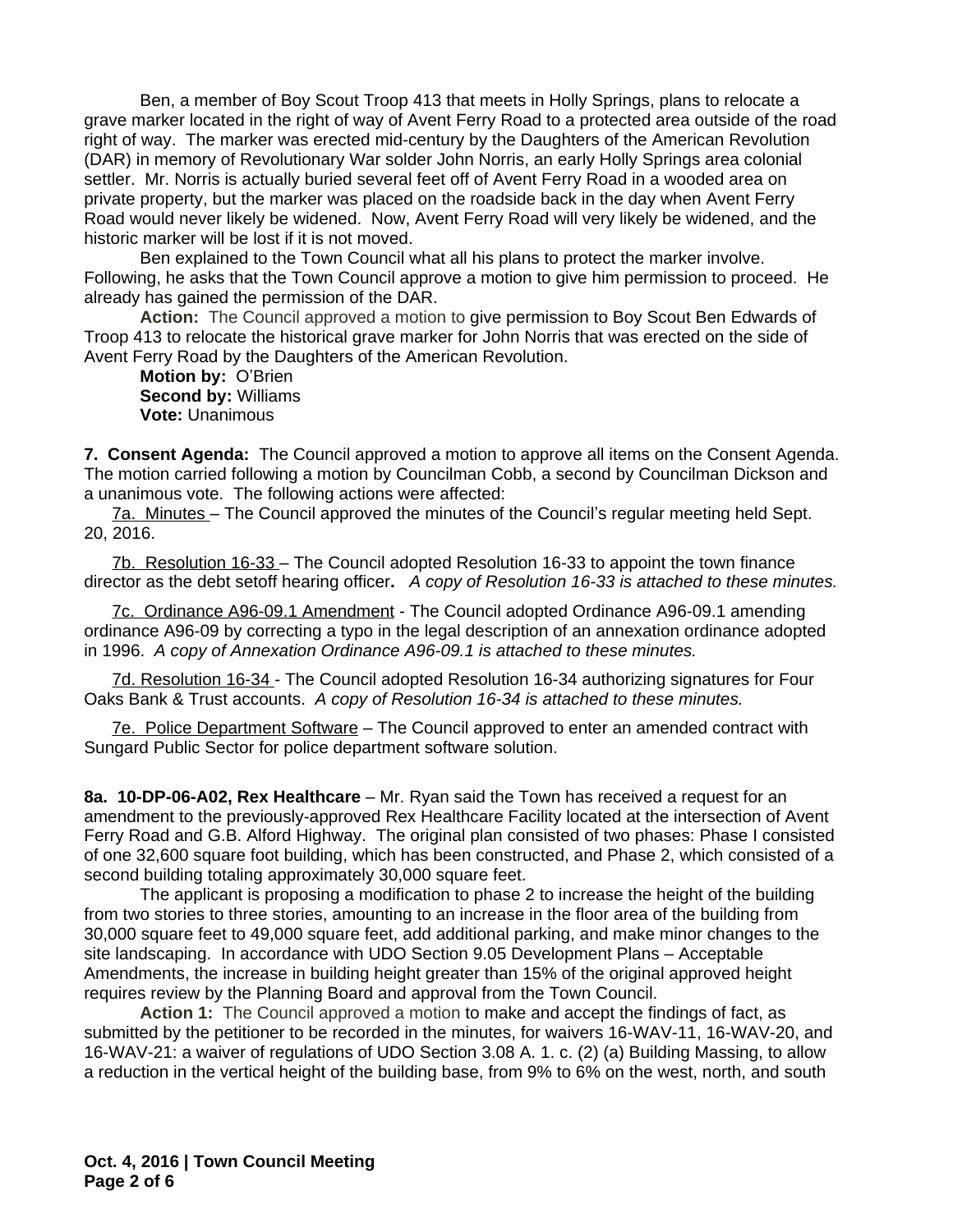elevations for Development Plan Petition 10-DP-06-A02 for Rex Healthcare as submitted by Capital Civil Engineering.

A petition for a waiver of regulations of UDO Section 3.08 A. 1. c. (2) (a) Building Massing may only be granted upon the presentation of sufficient evidence to enable a written determination that:

- 1. The proposed development represents the use of (*building material*s, colors, textures, *building* architecture, roof features, façade modulation, *building* orientation, *signs*, landscaping, lighting or *open space*) which will result in a development pattern which is equivalent to or superior to that achievable under the applicable regulations;
- 2. The proposed development will be compatible with and will enhance the *use* or value of area properties;
- 3. The proposed development is consistent with the intent of the *Comprehensive Plan*; and,

4. The proposed development is consistent with the intent and purpose of this UDO. **Motion by:** Williams **Second by:** Cobb **Vote:** Unanimous *A copy of the waiver application addressing the findings are attached to these minutes.*

**Action 2:** Having made findings of fact that the petition meets the requirements to be granted a waiver of regulations of UDO 3.08 A. 1. c. (2) (a) Building Massing, the Council approved a motion to approve waivers 16-WAV-11, 16-WAV-20, and 16-WAV-21 to allow a reduction in the vertical height of the building base, from 9% to 6% on the west, north, and south elevations for Development Plan Petition 10-DP-06-A02 for Rex Healthcare as submitted by Capital Civil Engineering.

**Motion by:** Cobb **Second by:** Dickson **Vote:** Unanimous

**Action 3:** The Council approved a motion to approve to make and accept the findings of fact as submitted by the petitioner to be recorded in the minutes for waiver 16-WAV-12: a waiver of regulations of UDO Section 7.05 B. 1. Loading Space Dimensions, to allow a reduction in the depth of the off-street loading space from 55 feet to 35 feet for Development Plan Petition 10-DP-06-A02 for Rex Healthcare as submitted by Capital Civil Engineering.

A petition for a waiver of regulations of UDO Section 7.05 B. 1. Loading Space Dimensions may only be granted upon the presentation of sufficient evidence to enable a written determination that: a. The nature and location of the proposed building or structure, and;

- b. The maximum size and number of delivery vehicles and the approximate time of day and number of occurrences per week that delivery vehicles can reasonably be expected to serve the proposed building or structure at one time, and;
- c. The granting of the waiver will not be detrimental to public safety, health or welfare or injurious to other property, and;
- d. The waiver will not contravene the provisions of this UDO or the Comprehensive Plan, and;
- e. An area for future off-street loading area is provided on the lot or within the integrated center, business park or industrial park that is of sufficient size and layout to effect compliance with the basic minimum requirements of this UDO is indicated on the approved plans. Such area shall not be used for any form of development unless an amended development plan is submitted and approved, that indicates compliance with the provisions of this sub-Section.

**Motion by:** Dickson **Second by:** Cobb **Vote:** Unanimous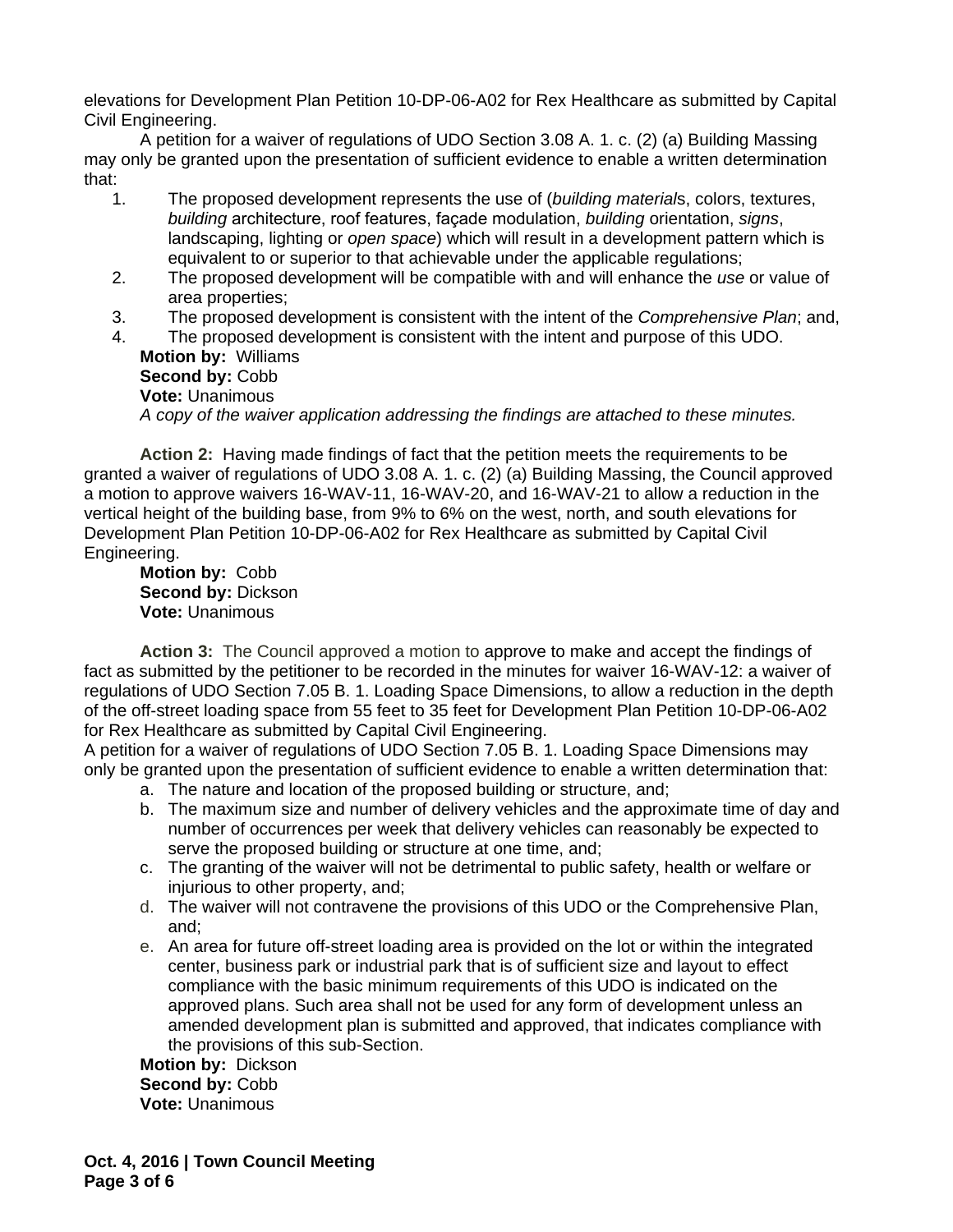*A copy of the waiver application addressing the findings are attached to these minutes.*

**Action 4:** Having made findings of fact that the petition meets the requirements to be granted a waiver of regulations of UDO Section 7.05 B. 1. Loading Space Dimensions, the Council approved a motion to approve waiver 16-WAV-12, to allow a reduction in the depth of the off-street loading space from 55 feet to 35 feet for Development Plan Petition 10-DP-06-A02 for Rex Healthcare as submitted by Capital Civil Engineering.

**Motion by:** Lee **Second by:** Cobb **Vote:** Unanimous

**Action 5:** The Council approved a motion to approve Development Plan #10-DP-06-A02 for Rex Healthcare as submitted by Capital Civil Engineering, Project Number 006-025, dated Revised Sept. 12, 2016 with the following conditions:

- 1. All previously approved *Rex Healthcare Development Plan* previous approval conditions will apply to this plan as well.
- 2. The following items are required prior to construction drawing submittal:
	- a. Please note that this project will be required to meet Town's NPDES Phase II Post Construction Stormwater ordinance. A general stormwater requirement may affect this project. Refer to NCDWQ's website for more information.
	- b. All items listed on the Stormwater Submittal Checklist, Form #16003, must be included.
	- c. A Recombination plat must be submitted and approved that formally establishes the new project area lot lines as consistent with 10-DP-06-A02.
- 3. The following items are required prior to construction drawing approval:

a.Approval of Stormwater Management Plan is required prior to issuance of a land disturbance permit or construction drawing approval.

b.Payment of the Stormwater Fee-in-Lieu will be required.

**Motion by:** O'Brien **Second by:** Cobb **Vote:** Unanimous

**8b. 14-MAS-06-A01, Twelve Oaks Phase 9 –** Mr. Beard said the Town has received a request for an amendment to the Twelve Oaks Planned Unit Development Phase 9 preliminary plans to add 33 lots to the subdivision. The lots being added are being placed south of Woods Creek Road and are made possible by a reduction in lot size of many of the large lot sections in Phase 9.

He said the Twelve Oaks PUD consists of a total of 823.14 acres and allows for up to 2,353 total dwelling units. Previously, Phase 9 was approved to provide 407 single-family lots (combination of Type A and B lots) and no multi-family residential units. This amendment would provide a total of 440 single-family lots (combination of Type A and B lots) and no multi-family residential units. As part of the original Twelve Oaks PUD approval, Phase 9 was allotted 456 total lots as shown in PUD sections SF8 and SF9. The maximum allowable density of section SF8 is 3.75 Units/Acre and 3.67 Units/Acre for SF9. The proposed density with this amendment would be 3.29 Units/Acre.

The 133 acre Stephenson Tract was added to the Twelve Oaks PUD during PUD Amendment 03-PUD-01-A09.

In addition to meeting all established lot requirements, proposed lots also would have to meet the architectural standards of the Twelve Oaks PUD.

**Action:** The Council approved a motion to approve of Preliminary Plan 14-MAS-06-A01 for Twelve Oaks Phase 9 as submitted by Spaulding & Norris Engineering, Project Number 410-02, dated Revised Sept. 12, 2016 with the following conditions:

1. All previous approval conditions for *Twelve Oaks Phase 9 & Twelve Oaks PUD* will apply to this plan amendment.

**Oct. 4, 2016 | Town Council Meeting Page 4 of 6**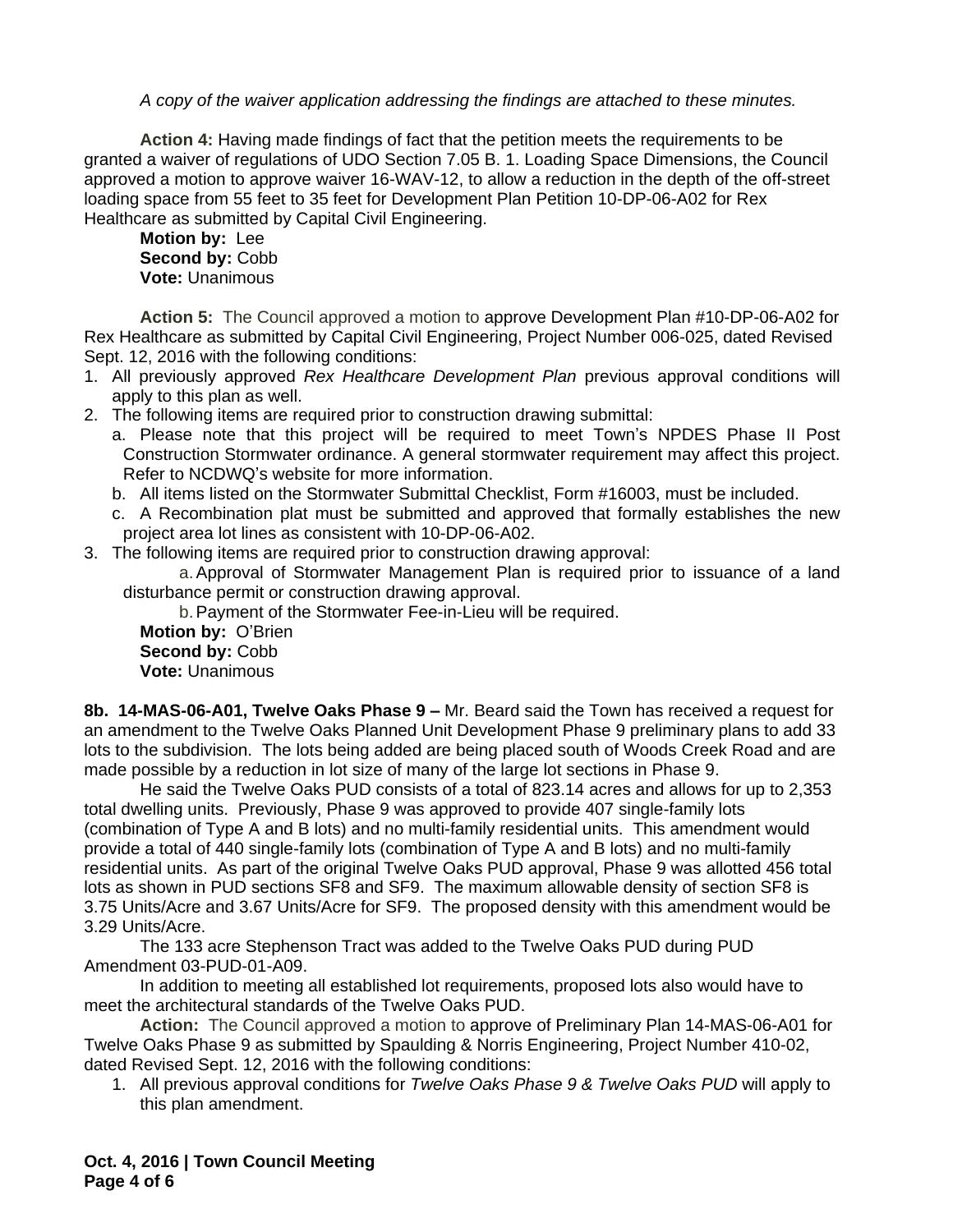- 2. Prior to 1<sup>st</sup> construction drawing submittal, the following items must be addressed (or included with the submittal package):
	- a. A site lighting plan will be required to be submitted to Planning & Zoning for review and approval. Street Trees on all interior streets shall be positioned as to not interfere with any lighting fixtures present or any site distance triangles.
	- b. This project will be required to meet the Town of Holly Springs NPDES Ph. II Post Construction Stormwater Ordinance.
	- c. A fee-in-lieu of construction for the portion of required road improvements on Old Holly Springs/Apex Road near the Strother property will be required. Provide an exhibit and cost estimate for the portion of the required road widening not being completed so the amount can be determined.
	- d. The left-over shown on the plans on Old Holly Springs /Apex Road is subject to NCDOT review and approval
	- e. Thoroughfares, collectors and boulevards will require a calculated pavement design. Note that the pavement design will require NCDOT approval.
	- f. Documentation in the form of a recorded plan will be required for any offsite right-ofway required for this project.
	- g. A detailed hydraulic report will be required for the reclaimed water main extension proposed to determine the line sizes required. The information has been provided to the town to update this model. Continue to work with staff to complete this update prior to CD submittal.
	- h. Home owner's Association covenant documents shall be recorded with the first plat associated with this subdivision. Provide a draft copy for review with construction drawing submittal.
- 3. Prior to construction drawing approval, the following items must be addressed:
	- a. Approval of Stormwater Management Plan is required prior to issuance of a land disturbance permit or construction drawing approval.
	- b. Payment of the Stormwater Fee-in-Lieu will be required
	- c. Stormwater sureties are required on this project. A performance surety in the form of a bond, letter of credit or cash is required in the amount of 150% estimated construction cost of the stormwater BMP prior to plat recordation and a maintenance surety in the form of a cash escrow account in the amount of 35% the actual construction cost of the BMP is required at the end of the performance monitoring period for the project.
	- d. All environmental permits must be obtained prior to construction drawing approval and/or issuance of a land disturbance permit for the entire project.
- 4. An Infrastructure Reimbursement Agreement (IRA) is being prepared for this project. It will either move forward to the Town Council at the same meeting at this approval or be on the next available Town Council meeting. Should any of the terms of that agreement change items on this plan, revised plans may be required. **Motion by:** Cobb **Second by:** Williams **Vote:** Unanimous
- **9. Other Business:** None that resulted in action.
- **10. Manager's Report:** None that resulted in action.
- **11. Closed Session:** None.